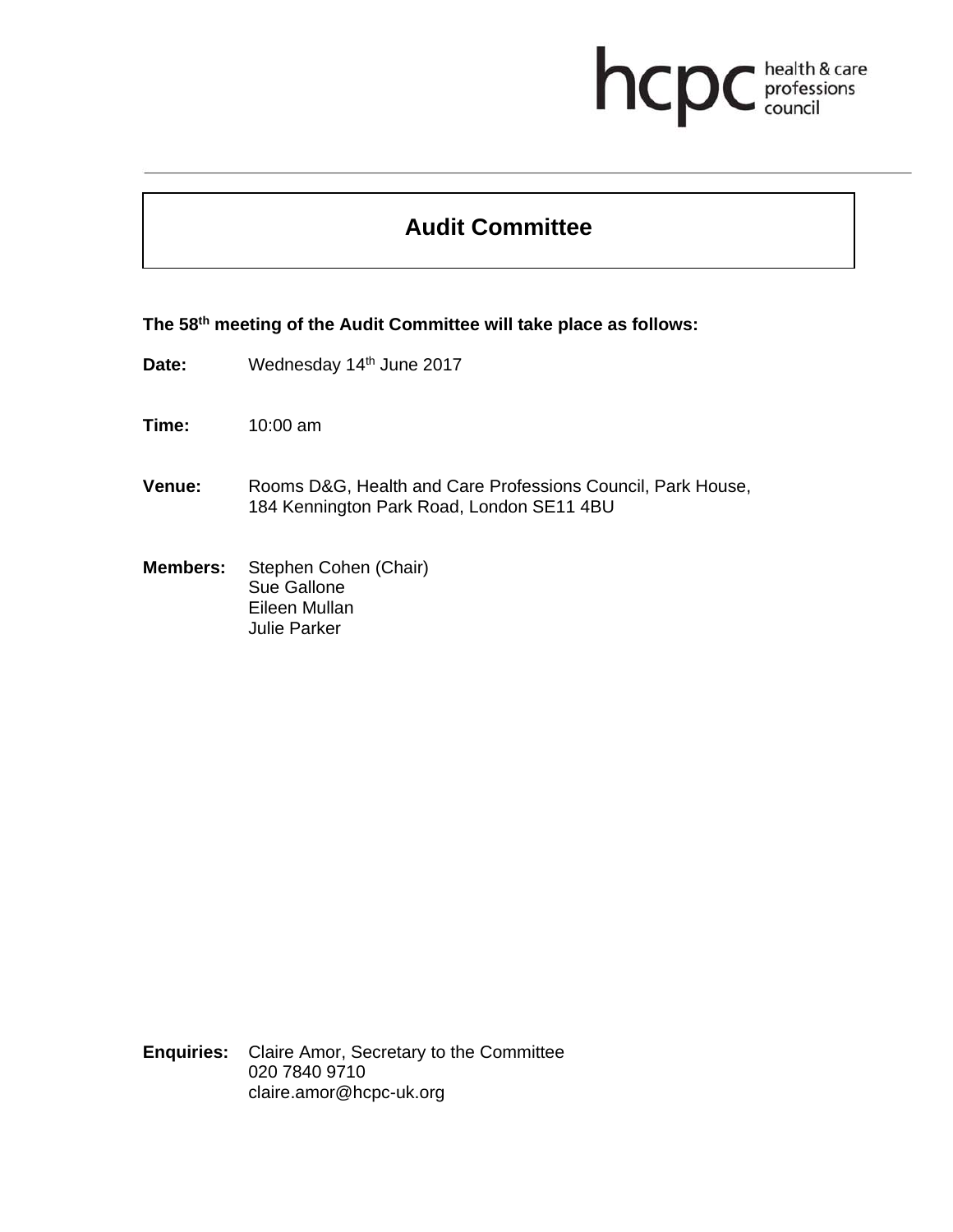Public Agenda

| 1               | <b>Apologies for absence</b>                                                                                                                                                     | verbal                          |
|-----------------|----------------------------------------------------------------------------------------------------------------------------------------------------------------------------------|---------------------------------|
| $\overline{2}$  | <b>Approval of agenda</b>                                                                                                                                                        | verbal                          |
| 3               | <b>Declaration of members' interests</b>                                                                                                                                         | verbal                          |
| 4               | Minutes of the Audit Committee meeting of 15 March 2017<br>Claire Amor - Secretary to the Committee                                                                              | enclosure 1<br><b>AUD 15/17</b> |
|                 | Items for discussion/approval                                                                                                                                                    |                                 |
| 5               | Internal Audit Report - Property management 405 KPR<br>John Barwick - Acting Director of Fitness to Practise                                                                     | enclosure 2<br>AUD 16/17        |
| 6               | <b>Internal Audit Report - Payroll review</b><br>Andy Gillies - Director of Finance                                                                                              | enclosure 3<br><b>AUD 17/17</b> |
| $\overline{7}$  | Internal Audit progress report 2016-17<br>Claire Amor - Secretary to the Committee                                                                                               | verbal                          |
| 8               | Internal Audit annual report 2016-17<br>Claire Amor - Secretary to the Committee                                                                                                 | enclosure 4<br><b>AUD 18/17</b> |
| 9               | Review of capitalisation, depreciation and amortisation policy<br>Tian Tian - Head of Financial Accounting                                                                       | enclosure 5<br><b>AUD 19/17</b> |
| 10              | NAO report to those charged with governance<br>Andy Gillies - Director of Finance                                                                                                | enclosure 6<br>AUD 20/17        |
| 11              | Draft annual report and accounts 2016-17<br>Tian Tian - Head of Financial Accounting                                                                                             | enclosure 7<br><b>AUD 21/17</b> |
| 12 <sub>2</sub> | <b>Assurance mapping</b><br>Roy Dunn - Head of Business Process Improvement                                                                                                      | enclosure 8<br>AUD 22/17        |
| 13              | <b>ISO standards assurance</b><br>Roy Dunn - Head of Business Process Improvement                                                                                                | enclosure 9<br>AUD 23/17        |
| 14              | Risk Register - social worker regulation<br>Roy Dunn - Head of Business Process Improvement                                                                                      | enclosure 10<br>AUD 24/17       |
| 15              | <b>Risk owner presentations</b><br>Greg Ross-Sampson - Director of operations<br>Roy Dunn - Head of Business Process Improvement<br>Jaqueline Ladds - Director of Communications | enclosure 11<br>AUD 25/17       |